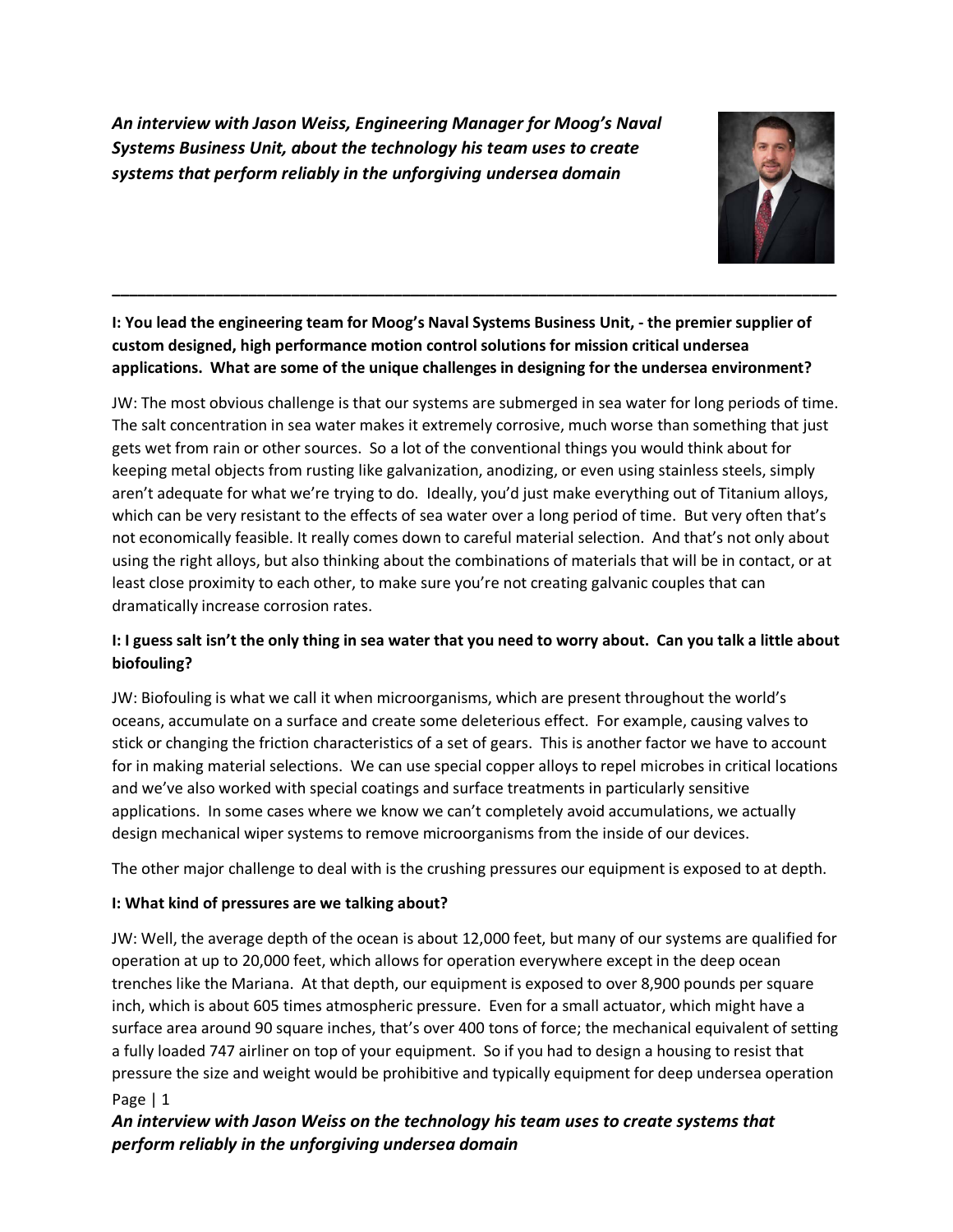is pressure compensated. This means it's filled with oil and you incorporate a flexible feature that causes the pressure of the oil on the inside to increase at the same rate as the sea water on the outside. That way, there's no differential pressure across the housing and it doesn't need be very strong. Of course nothing comes without tradeoffs. Oil filled housings are going to tend to leak, and we've learned a lot over the years about how to design seals that minimize that leakage. Recently, we've come up with some really exciting proprietary design innovations that allow us minimize the oil filled volume and may eventually eliminate the need for pressure compensation altogether.

With electromechanical systems, you also have to think about the electronics. Traditionally, fragile electronic components are placed in pressure vessels, completely isolated from the environment. But those pressure vessels are large, heavy, and expensive. More recently we've been incorporating pressure tolerant electronics into the oil-filled part of our systems. That can bring a major cost advantage, and has only become feasible through decades of learning about which electronic components will withstand the pressure and how to design around those that can't.

### **I: What sort of equipment does Moog supply for the undersea systems we've been discussing?**

JW: Our Naval Systems business unit is probably best known for our actuation systems inside US Navy nuclear submarines, performing functions in a multitude of systems from the torpedo room to the propulsion plant and even the trash disposal. But for over two decades now, we've also been supplying electro-mechanical systems on unmanned vehicles such as fin control actuation systems, electronic controls, and motors for thrusters, main propulsion, and ballast control pumps. Probably the most famous vehicle that's relies heavily on Moog hardware is the deep submergence research vessel ALVIN;



the one Dr. Robert Ballard used to explore the wreck of Titanic. We built thruster motors for ALVIN and it also uses Moog servovalves in its manipulator arms and a sonar system from Moog's Tritech subsidiary. We've also recently developed hydraulic fin actuators for the Remote Multi-Mission Vehicle, or RMMV, that the US Navy will deploy from the Littoral Combat Ship to look for undersea mines. On that vehicle, Moog's hardware will replace an undersea industrial grade system. Commercially available products really can't meet the needs of today's challenging military applications.

### **I: What sort of professional background did you bring to this role?**

JW: I'm a mechanical engineer by education, with Master and Bachelor degrees from Rensselaer Polytechnic Institute and the University at Buffalo. Since so many of our systems are electromechanical, I've had the chance to pick up quite a bit of electronics technology know how "on the job". And I've spent most of my career working on systems for the undersea domain. Before I joined Moog, I worked for prime contractor to the US Navy Nuclear Propulsion Program. I also made a brief foray into developing hardware for spacecraft and rockets; another very unforgiving environment.

### **I: How do you expect the demands on undersea technology to evolve over the next few years?**

JW: I think customers are going to continue to want to be able to accomplish ever longer and more challenging missions autonomously. That is to say, without human intervention. That will place

# Page | 2 *An interview with Jason Weiss on the technology his team uses to create systems that perform reliably in the unforgiving undersea domain*